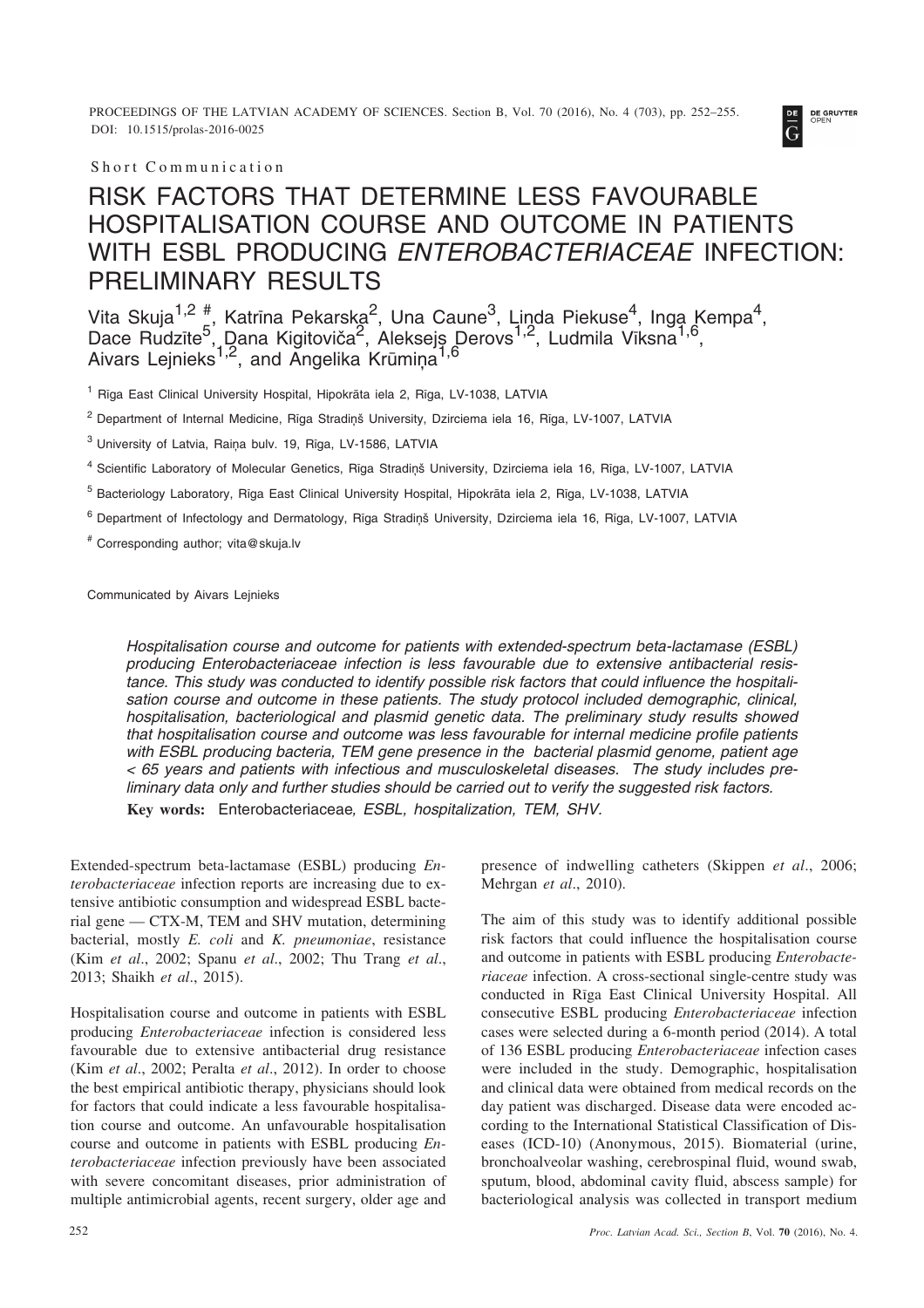and transported to the microbiological laboratory within 24 hours. In the laboratory, each sample was cultured. Identification of the bacteria was conducted by a Vitex 2 Compact system (bioMerieux, France) and susceptibility tests by the disk diffusion method (Oxoid, UK; CLSI 2013). ESBL production was confirmed using synergy tests with ESBL and Amp-C inhibiting discs (Rosco, Denmark). Genetic analysis provided information about CTX-M, TEM and SHV bacterial gene presence in the ESBL producing *Enterobacteriaceae* plasmid genome. Bacteria selected from ESBL producing *Enterobacteriaceae* colonies were grown in 2 ml Lysogenic broth media at 37 °C overnight. Plasmid DNA were isolated by manufacturer protocol using a E.Z.N.A. plasmid Mini Kit I (Omega Bio-Tek, USA). CTX-M, SHV and TEM bacterial plasmid gene detection was performed using polymerase chain reaction (PCR) using gene specific primers (Wu *et al*., 2001; Edelstein *et al*., 2003; Anonymous, 2013). CTX-M gene detection was conducted according to Edelstein *et al*., 2003, SHV gene detection according to Nüesch-Inderbinen *et al*. (1996), and TEM gene detection according to Du *et al*. (2013). PCR products were analysed using 2% agarose gel. A study protocol with 106 parameters was completed for each ESBL-producing *Enterobacteriaceae* infection case and used for database development and statistical analysis. All *p* values were two-tailed and considered significant at the 5% level. The study was conducted according to the Helsinki Declaration, reviewed and approved by the local Ethics Committee.

ESBL producing *Enterobacteriaceae* were isolated from 52 (38.2%) female and 84 (61.8%) male patients at the mean age of  $61.35 \pm 16.92$  (CI 95% 57.76–64.78) years. Mostly ESBL producing *K. pneumoniae* (n = 66, 48.53%) and *E. coli* ( $n = 36$ , 26.47%) were isolated (Fig. 1), mainly from wound  $(n = 44, 32.35\%)$  biomaterial (Fig. 2), in most of the cases (n = 132, 97.06%) containing CTX-M gene (Fig. 3).

In 42 cases (30.9%), ESBL-producing *Enterobacteriaceae* were isolated from internal medicine profile department patients, in 94 cases (69.1%) from surgical profile department patients. Patients with ESBL producing *Enterobacteriaceae* infection spent an average of  $60.29 \pm 98.93$  (CI 95% 30.82–98) days in the hospital. In 82 ESBL producing *Enterobacteriaceae* infection cases (60.29%) patients were admitted to the ICU at least once and time spent there was on average  $18.57 \pm 21.9$  (CI 95% 10.89–26.86) days. In 54 cases (39.71%), patients were never admitted to ICU during their hospitalisation period.

Comparison between hospitalisation course and outcome in patients with ESBL producing *Enterobacteriaceae* infection in internal medicine and surgical departments is presented in Table 1.

TEM gene presence in ESBL producing *Enterobacteriaceae* plasmid genome was associated with increased mortality, compared to cases where the TEM gene was absent  $(p =$ 0.018). CTX-M and SHV gene presence in ESBL producing *Enterobacteriacea* plasmid genome was not associated with a statistically significant increase in mortality.



*Fig. 1.* Isolated ESBL producing *Enterobacteriaceae* strains (%).



*Fig. 2*. Biomaterials from which ESBL producing bacteria were isolated  $(%).$ 



*Fig. 3.* Detected ESBL producing *Enterobacteriaceae* beta-lactamase plasmid genes (%).

## Table 1

COMPARISON BETWEEN HOSPITALISATION COURSE AND OUT-COME IN PATIENTS WITH ESBL PRODUCING *ENTEROBACTERIACEAE* INFECTION IN INTERNAL MEDICINE AND SURGICAL DEPARTMENTS

| Internal medicine department                                                   | Surgical department                 |
|--------------------------------------------------------------------------------|-------------------------------------|
| More concomitant diseases ( $p < 0.001$ ) More cases of sepsis ( $p < 0.001$ ) |                                     |
| More days spent in ICU ( $p = 0.043$ )                                         | More cases of MODS ( $p = 0.001$ )  |
| Increased mortality rate ( $p = 0.046$ )                                       | Death at a younger age $(p = 0.01)$ |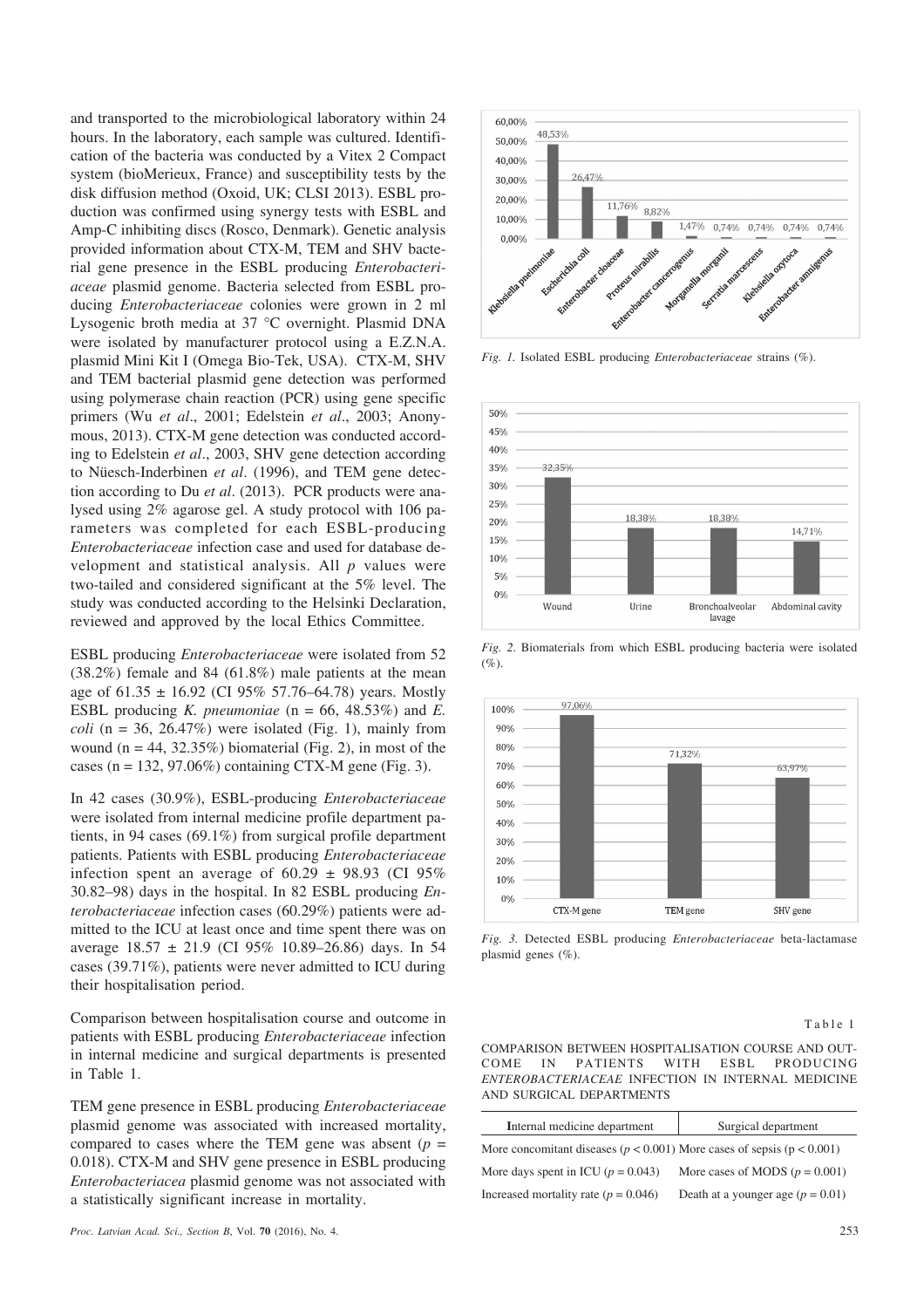Patients with ESBL producing *Enterobacteriaceae* infection aged  $< 65$  years ( $p = 0.045$ ) and concomitant infectious diseases  $(p = 0.047)$  were more frequently admitted to the ICU. Patients with ESBL producing *Enterobacteriaceae* infection admitted to the ICU  $(p = 0.02)$  and suffering from musculoskeletal diseases  $(p = 0.002)$  had increased mortality.

A less favourable hospitalisation course and outcome was observed in this study comparing to other literature sources: mean hospital stay was almost three times longer (60 *vs* 24 days) (Wu *et al*., 2014), patients were at least three times more often admitted to the ICU (60% vs 4–23%) (Concepts *et al*., 2010), stayed there almost two times longer (19 vs 12 days) (Abdalla *et al*., 2014) and had a higher mortality rate (21% vs 14%) (Peralta *et al*., 2012). This could be explained by the critically ill and immunocompromised patient predominance in the studied patient profile, including patients with severe abdominal trauma, head trauma, extremity amputations and extensive bedsores, suggesting a more severe clinical condition. Significantly more patients in this study presented with shock (13% vs 6%) (Peralta *et al*., 2012) and were older (70 years) than patients described in the other literature sources (65 years) (Peralta *et al*., 2012).

Musculoskeletal disease presence, hospitalisation in internal medicine profile departments, and TEM bacterial gene presence were associated with increased mortality in this study and could be considered as possible risk factors for less favourable hospitalisation course and outcome for patients with ESBL producing *Enterobacteriaceae* infection. These factors have not been studied as possible risk factors in any studies previously. The CTM-X bacterial gene has been associated with increased mortality in patients with ESBL producing *Enterobacteriaceae* infection in other studies (Mehrgan *et al*., 2010); however, this association was not observed in our study. Concomitant infectious diseases and age less than 65 years predisposed patients with ESBL producing *Enterobacteriaceae* infection for more frequent admission to the ICU in this study. Admission to the ICU has been identified as a risk factor for increased mortality also in other studies (Mayr *et al*., 2006; Du *et al*., 2013). Therefore, infectious diseases and younger age might be considered as risk factors for a less favourable hospitalisation course and outcome for patients with ESBL producing *Enterobacteriaceae* infection.

The study includes preliminary data only and further studies should be carried out to verify the suggested risk factors.

## **REFERENCES**

- Abdalla, A. A. R. K., Mohamed, A. M. A. (2014). Prevalence of extended spectrum β-lactamase producing *Klebsiella pneumonia* in clinical isolates. *Jundishapur J. Microbiol.*, **7**, 1–5.
- Anonymous (2013). EUCAST guidelines for detection of resistance mechanisms and specific resistances of clinical and/or epidemiological importance. Available at: http://www.eucast.org/fileadmin/src/media/

Received 12 May 2016

PDFs/EUCAST\_files/Resistance\_mechanisms/ EUCAST\_detection\_of\_ resistance\_mechanisms\_v1.0\_20131211.pdf (acessed 19.06.2016).

- Anonymous (2015). WHO. International statistical classification of diseases and related health problems. ICD-10 Version. Available at: http://apps.who.int/classifications/icd10/browse/2015/en (accessed 19.06.2016).
- Concepts, C., Peleg, A. Y., Hooper, D. C. (2010). Hospital-acquired infections due to gram-negative bacteria. *New Engl. J. Med.*, **362**, 1804–1813.
- Du, B., An, Y., Kang, Y., Yu, X., Zhao, M., Ma, X., Ai, Y., Xu, Y., Wang, Y., Qian, C., Wu, D., Sun, R., Li, S., Hu, Z., Cao, X., Zhou, F., Jiang, L., Lin, J., Chen, E., Qin, T., He, Z., Zhou, L. (2013). Characteristics of critically ill patients in ICUs in mainland China. *Crit. Care Med.*, **41**, 84–92.
- Edelstein, M., Pimkin, M., Palagin, I., Edelstein, I., Stratchounski, L. (2003). Prevalence and molecular epidemiology of CTX-M extended-spectrumlactamase-producing *Escherichia coli* and *Klebsiella pneumoniae* in Russian hospitals. *Antimicrob. Agents. Chemother.*, **47**, 3724–3732.
- Kim, B. N., Woo, J. H., Kim, M. N., Ryu, J., Kim, Y. S. (2002). Clinical implications of extended-spectrum beta-lactamase-producing *Klebsiella pneumoniae* bacteraemia. *J. Hosp. Infect.*, **52**, 99–106.
- Mayr, V. D., Dünser, M. W., Greil, V., Jochberger, S., Luckner, G., Ulmer, H., Friesenecker, B. E., Takala, J., Hasibeder, W. R. (2006). Causes of death and determinants of outcome in critically ill patients. *Crit. Care*, **10**  $(6)$ , R154.
- Mehrgan, H., Rahbar, M., Arab-halvaii, Z. (2010). High prevalence of extended-spectrum beta-lactamase-producing *Klebsiella pneumoniae* in a tertiary care hospital in Tehran. *Iran J. Infect. Dev. Ctries*., **4** (3), 132–138.
- Nüesch-Inderbinen, M. T., Hächler, H., Kayser, F. H. (1996). Detection of genes coding for extended-spectrum *SHV* beta-lactamases in clinical isolates by a molecular genetic method, and comparison with the E test. *Eur. J. Clin. Microbiol. Infect. Dis.*, **15**, 398–402.
- Peralta, G., Lamelo, M., Alvarez-García, P., Velasco, M., Delgado, A., Horcajada, J. P., Montero, M., Pia Roiz, M., Farinas, M. C., Alonso, J., Martinez, L. M., Gutierrez-Macias, A., Alava, J. A., Rodríguez, A., Fleites, A., Navarro, V., Sirvent, E., Capdevila, J. A. (2012). Impact of empirical treatment in extended-spectrum beta-lactamase-producing *Escherichia coli* and *Klebsiella spp*. bacteremia. A multicentric cohort study. *BMC Infect. Dis.*, **12**, 245–251.
- Shaikh, S., Fatima, J., Shakil, S., Rizvi, S. M. D., Kamal, M. A. (2015). Antibiotic resistance and extended spectrum beta-lactamases: Types, epidemiology and treatment. *Saudi J. Biol. Sci.*, **22**, 90–101.
- Skippen, I., Shemko, M., Turton, J., Kaufmann, M. E., Palmer, C., Shetty, N. (2006). Epidemiology of infections caused by extended-spectrum --lactamase-producing *Escherichia coli* and *Klebsiella spp*.: A nested case-control study from a tertiary hospital in London. *J. Hosp. Infect.*, **64**, 115–23.
- Spanu, T., Luzzaro, F., Perilli, M., Amicosante, G., Toniolo, A., Fadda, G. (2002). Occurrence of extended-spectrum beta-lactamases in members of the family *Enterobacteriaceae* in Italy: Implications for resistance to beta-lactams and other antimicrobial drugs. *Antimicrob. Agents Chemother.*, **46**, 196–202.
- Thu Trang, N. H., Thieu Nga, T. V., Campbell, J. I., Hiep, N. T., Farrar, J., Baker, S., Duy, P. T. (2013). The characterization of ESBL genes in *Escherichia coli* and *Klebsiella pneumoniae* causing nosocomial infections in Vietnam. *J. Infect. Dev. Ctries.*, **7**, 922–928.
- Wu, T. L., Siu, L. K., Su, L. H., Lauderdale, T. L., Lin, F. M., Leu, H. S., Lin, T. Y., Ho, M. (2001). Outer membrane protein change combined with co-existing TEM-1 and SHV-1 beta-lactamases lead to false identification of ESBL-producing *Klebsiella pneumoniae*. *J. Antimicrob. Chemother.*, **47**, 755–761.
- Wu, Y. H., Chen, P. L., Hung, Y. P., Ko, W. C. (2014). Risk factors and clinical impact of levofloxacin or cefazolin nonsusceptibility or ESBL production among uropathogens in adults with community-onset urinary tract infections. *J. Microbiol. Immunol. Infect.*, **47**, 197–203.